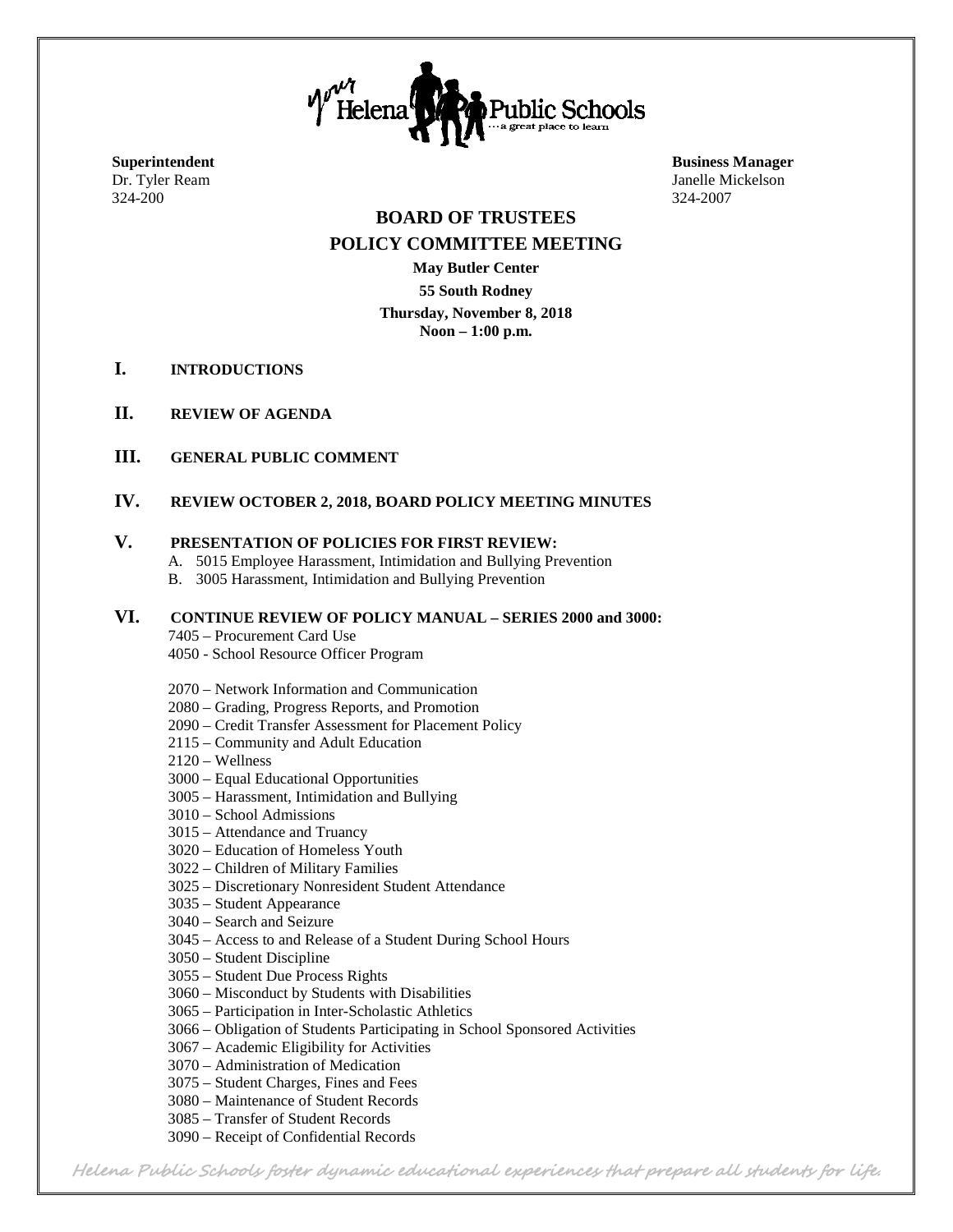3097 – Use of Video Monitoring Cameras

- 3100 Publications and Distribution or Posting of Materials
- 3105 Student Use of Buildings Equal Access
- 3110 Concussion Management
- 3145 Foreign Exchange Students
- 3150 Tobacco Free Schools
- 3155 Part-Time Attendance

#### **VII. SUPERINTENDENTS' REPORT**

### **VIII. ADJOURNMENT**

**NEXT MEETING: Tuesday, December 4, 2018 - May Butler Center Noon – 1:00 p.m.**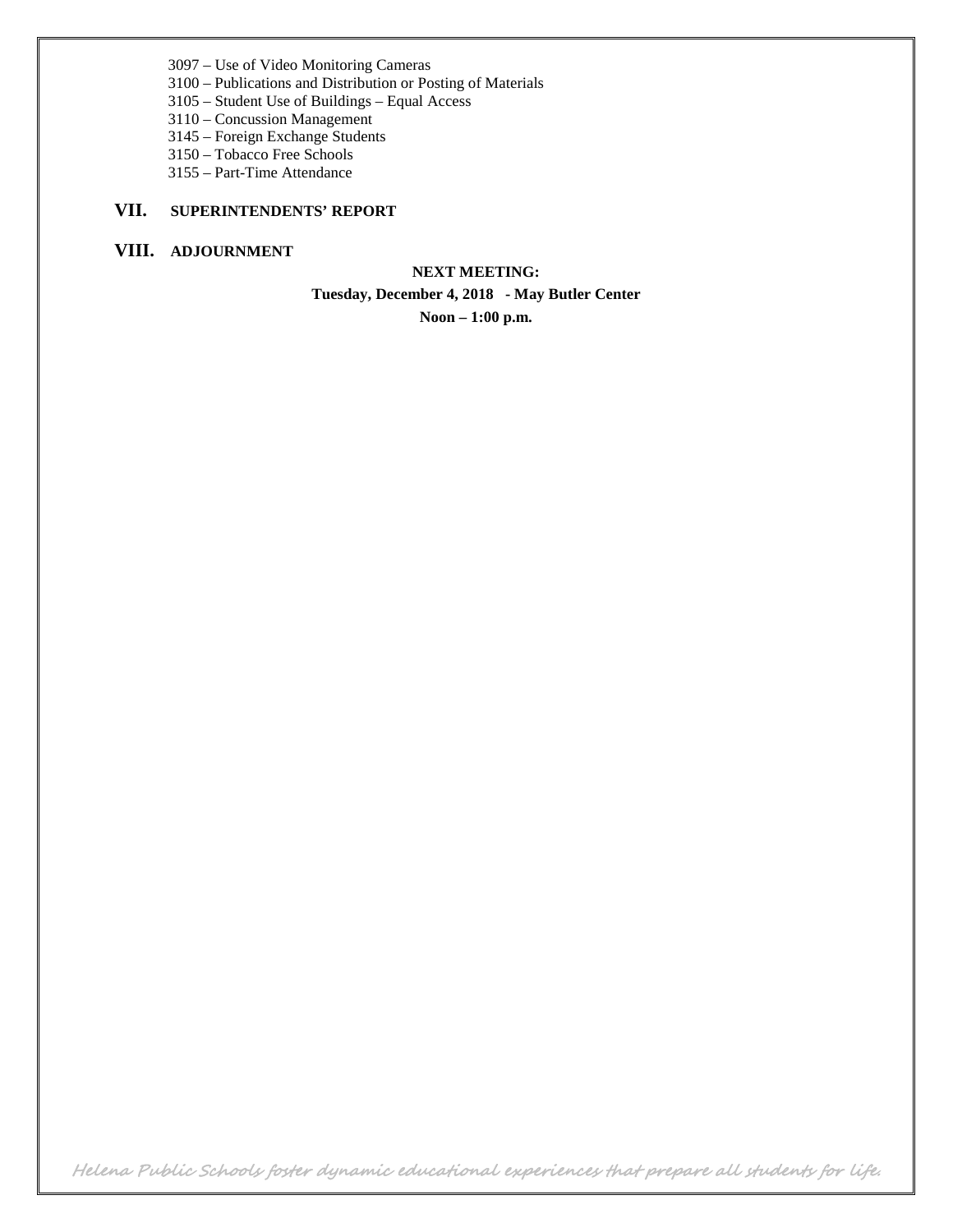

Tyler Ream, Ed.D 324-2001 324-2040

**Superintendent Business Manager<br>
Tyler Ream, Ed.D<br>
<b>Superintendent** Business Manager<br> **Superintendent** Business Manager

# **Policy Committee Meeting**

May Butler Center 55 South Rodney

**Tuesday, October 2, 2018** Noon – 1:00 p.m.

# **MINUTES**

#### Present:

*Committee:* Luke Muszkiewicz, Committee Chair/Trustee Sanjay Talwani, Trustee Terry Beaver, Trustee *Others:* Sarah Sullivan, Trustee Libby Goldes, Trustee Tyler Ream, Superintendent Josh McKay, Assistant Superintendent Barb Ridgway, Chief of Staff Elizabeth "Bea" Kaleva, Attorney Janelle Mickelson, Business Manager Stacy Collette, HR Director Tammy Cloud-Harbour, Business Office Jessica Evans, Executive Assistant

- **I. INTRODUCTIONS** Committee Chair, Luke Muszkiewicz, called the meeting to order at 12:04 p.m.
- **II. REVIEW OF AGENDA** No change to agenda.
- **III. GENERAL PUBLIC COMMENT** No public comment.
- **IV. REVIEW SEPTEMBER 4, 2018 BOARD POLICY MEETING MINUTES** Luke Muszkiewicz asked to change, "He would like to have an agree/consensus on items..." to "He would like to strive for consensus but note any disagreement on items...". No further changes.
- **V. PRESENTATION OF POLICIES FOR SECOND REVIEW:**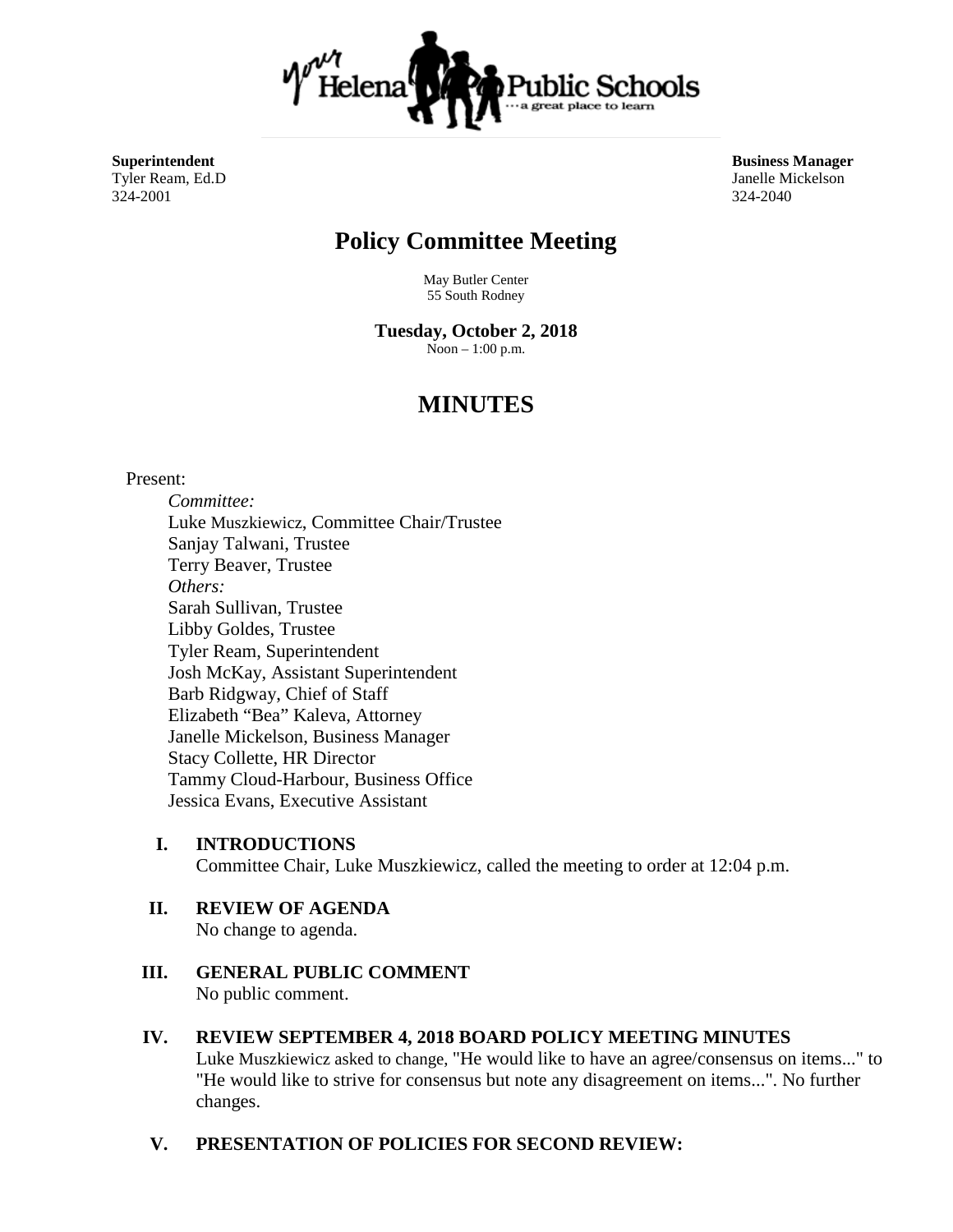#### A. **4330 Facility Use**:

Dr. Ream gave accolades to the group that is working on a procedure to help accompany the policy. Extensive discussion was held on the arrangements that are made with different groups and the fees associated with the custodial piece. Barb Ridgway pointed out that some groups are saying they cannot afford a custodial fee, however, discussion led to realizing most groups need custodial services. "The procedural side is hard on this one…", Dr. Ream stated. Discussion on trying to find out what is best for everyone in this situation, including the schools. Trustee, Terry Beaver pointed out that our own students use the gyms on weekends and "are not using a custodian, however, we are asking the community to do something different…". "We want the community to use the facilities, but we want to be able to serve kids on a Monday morning.", Dr. Ream stated. Terry said, "Logistically it has already created problems, but we need to continue our promises and recognize community needs…".

Discussion about underwriting custodial needs and waiving custodial and/or insurance requirements.

Procedures need to be very clear because of the subjectivity involved. "We want to remove the human judgment call", Trustee Sanjay Talwani stated. Discussion about coming up with a rubric. The group went back and forth about the possibilities of having a rubric made for the different groups, however, they concluded that it's hard to have a black and white answer. The answers lie ultimately in the procedure and what the group comes up with, not the policy, alone. Procedurally, the district needs to structure how they do or don't charge certain groups, custodial fees, and who is required to provide insurance. Extensive discussion was held on the challenges groups may have to provide proof of insurance.

Josh McKay, Assistant Superintendent stated that the District needs a "facility use contract". If it is opened, it's opened…may be something that doesn't fit our mission…". Bea talked about different procedures from other districts and prioritizing what the District should do.

Luke would like to move this forward to the full board, committee agreed.

The following changes were suggested to be made to the policy:

Line 16: Remove

#### **VI. PRESENTATION OF POLICIES FOR FIRST REVIEW**

- **A. 4050 School Resource Officer Program:** Tabled for the next meeting.
- **B. 5015 Employee Harassment, Intimidation, and Bullying Prevention:** Short discussion led by Bea saying the "state requires us to have a staff policy on paper". The committee to revisit existing student bullying policy and do the two together.

Helena Public Schools foster dynamic educational experiences that prepare all students for life.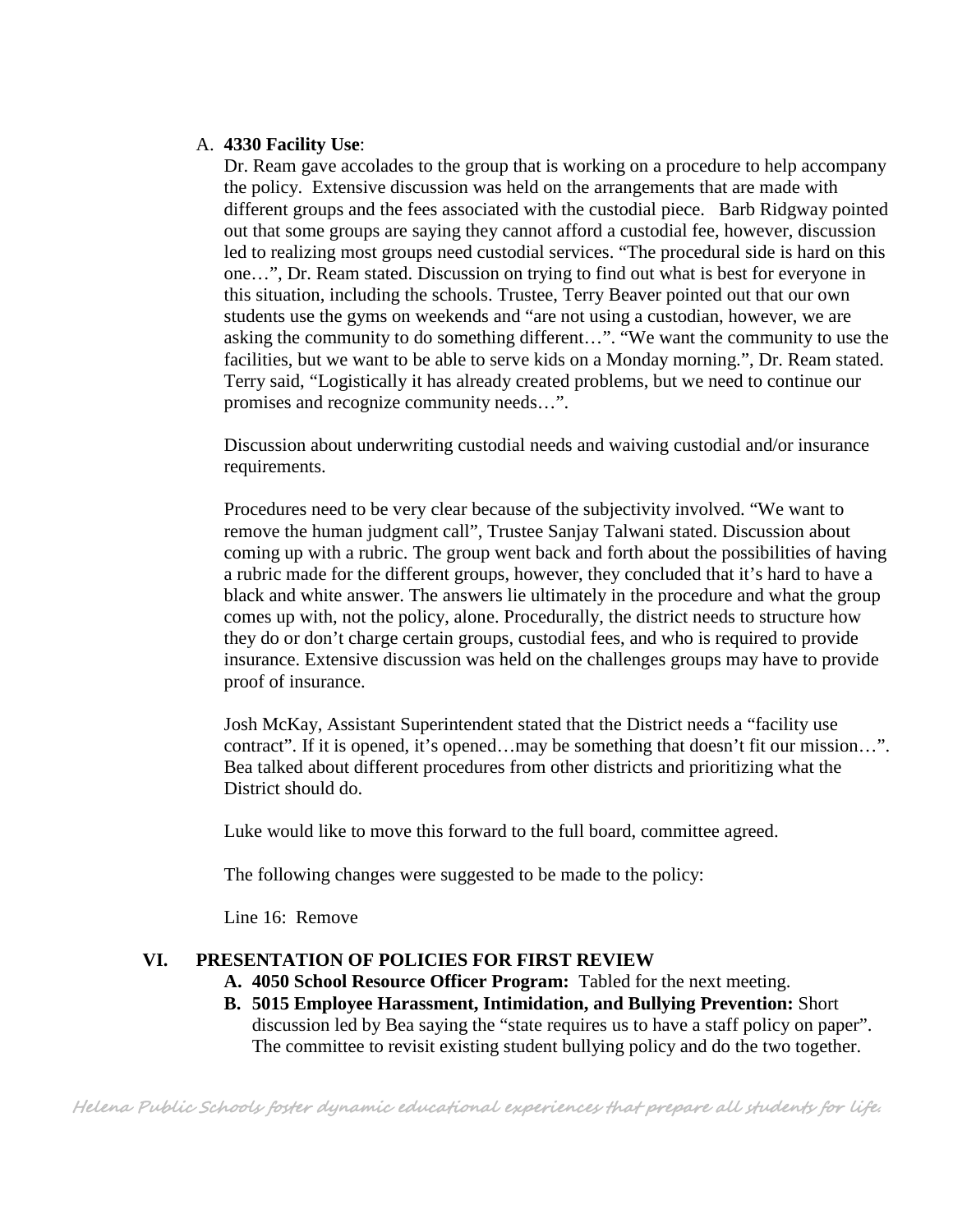- **VII. CONTINUE REVIEW OF POLICY MANUAL – SERIES 2000 and 3000:** None.
- **VIII. SUPERINTENDENTS' REPORT:** None.
	- **IX. ADJOURNMENT** Committee Chair Muszkiewicz adjourned the meeting at 1:06 p.m.

**NEXT MEETING: November 6, 2018 – May Butler Center Noon – 1:00 p.m.**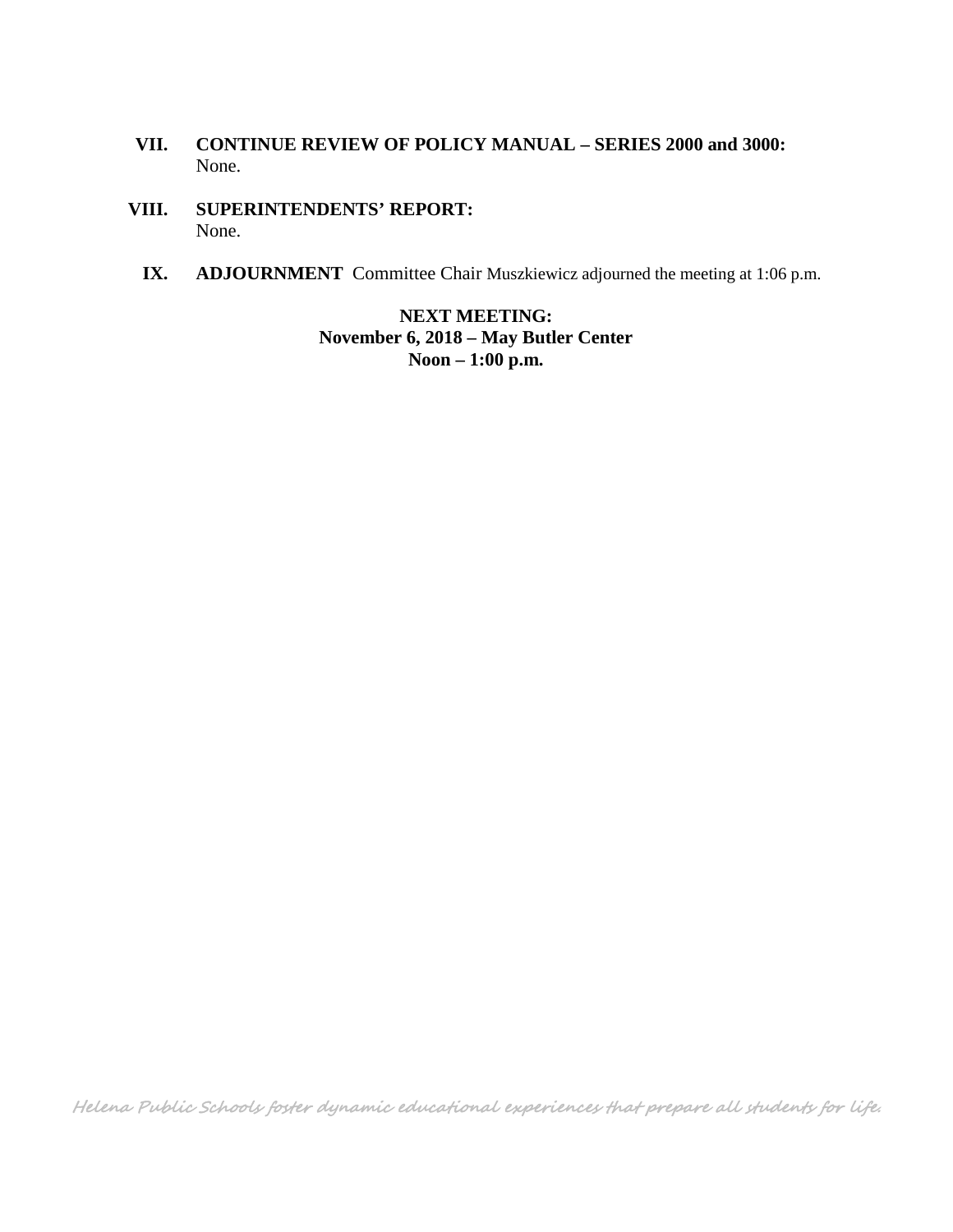#### **Helena School District 4330P**

#### **COMMUNITY RELATIONS**

#### **Rental and Use of School Facilities Administrative Procedure**

- 
- The Board of Trustees wishes to make School District facilities available to responsible
- community organizations, associations, and individuals for appropriate civic, cultural, welfare,
- educational or recreational activities that do not interfere with the delivery of education and the
- best interests of the School District. The Board is committed to ensuring fair and equitable
- access to all district facilities.
- The Board of Trustees recognizes the investment that the community has made in the School
- District buildings and facilities and wishes for such buildings and facilities to be temporarily
- used under such provisions and control as the School District may see necessary to impose. To
- the greatest extent possible, citizens of the community should use School District facilities, so
- long as the educational programs of the School District are not hindered.
- District facilities are not available for rent during district closed calendar days (See specific
- Official District Calendar for specific dates.). This includes all district observed holidays.
- 

The administration shall be charged with the responsibility of coordinating and authorizing use

- of all grounds and facilities by groups other than those directly connected with the School
- District. The administration has developed the rules, regulations, and procedures for the use of
- facilities.
- 

# *Priority for Use of District Facilities*

- The priority for the use of School District facilities is as follows and is in priority order:
- 1. School District Activities
- 2. Nonprofit Youth Activities
- 
- 27 3. Other Nonprofit and Profit Activities
- In rare instances a scheduled non-District event or activity may be rescheduled due to an unforeseen conflict with a District event. The District will make every effort to provide as much advance notice as possible to the Facility Use Contract holder.
- *Submitting Requests*
- 
- All facility use requests must be initiated through the Helena Public Schools facilities rental
- website. Requests must be submitted at least ten (10) business days prior to the activity start
- date. Requests will be approved by the building principal and forwarded to the Maintenance
- Department for approval. The District Business Office will be responsible for developing all
- contracts which will outline all requirements and associated fee for the use of school-owned
- facilities.
- The certificate of insurance listing Helena School District #1 as an additional insured and the
- IRS determination letter should be attached to the Facility Use Request when submitted online.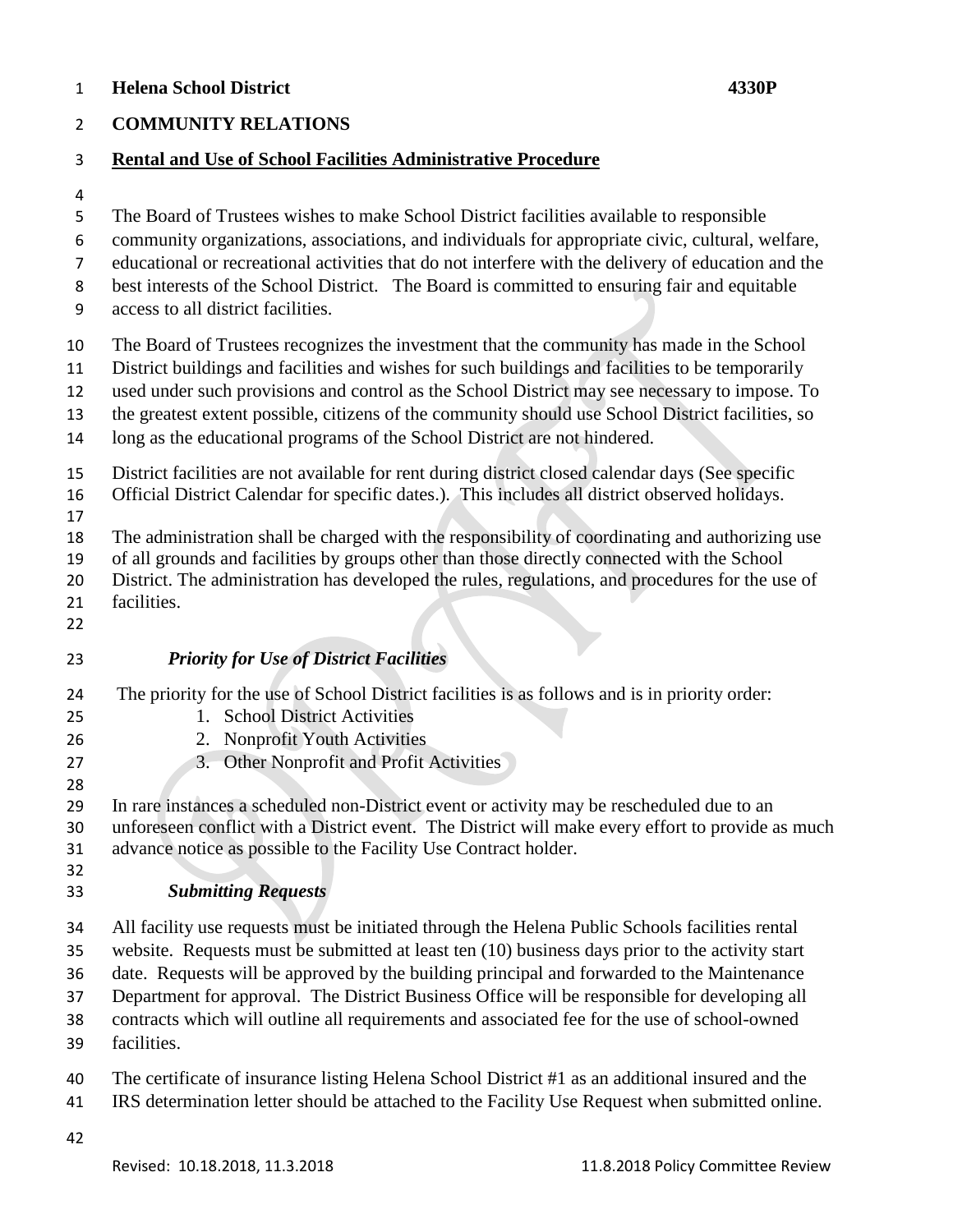- The maximum length of a facility request is 90 calendar days. After 90 calendar days a request
- for a facility may be resubmitted if the facility is available. A separate facility request form must
- be submitted for each facility.
- Any questions regarding facility charges or the tier designation that a group has received may be directed to the District Facilities Coordinator at 406.324.2021.
- 
- 

# *Rental Fees and Other Associated Costs and Charges*

- The District Business Services Administrator will periodically review and revise as necessary rental fees and other associated costs based on the District's actual costs and other related factors.
- 
- The School District Business Office will collect deposits if applicable and invoice the user of
- school facilities on the basis of the fee schedule. There is a two-hour minimum charge for Tier 3
- and Tier 4. A Session/Day Minimum Charge refers to 6 hours of use. Athletic equipment is not
- available for rental. PE equipment may be available at the discretion of the Building Principal.
- Generally, teacher classrooms are not available but can be approved at the discretion of the
- Building Principal. Requests for school classrooms should be discussed with the Building
- Principal first.
- School spaces available for rent include gyms, common areas, and libraries. Auditoriums are
- also available for rent and may require additional fees for a district technician to be onsite to run
- equipment (e.g. lighting, audio, etc.) Exceptions may be made by the building principal and the
- Facilities and Transportation Director.
- ACTIVITIES SURCHARGE All contracts include an annual \$30.00 surcharge to help fund student activities and sports. This funding will supplement the Activities Department and will be
- used to purchase supplies and equipment for all students and activities including sports, debate,
- music, speech, cheerleading, dance, and other student activities. This fee cannot be waived or
- voided.

# *Custodial and Technology Fees*

- Tiers 2-5 may be subject to custodial and/or technology fees which will be determined when
- contracts are being prepared or an activity is being scheduled. These additional fees may also be assessed if more than one location is required for an event or an event involves more than 100
- participants.
- 
- The use of school equipment such as computers, TVs, media equipment, sound systems,
- scoreboards, auditorium stage props, stage lighting, etc., shall only be permitted if included in
- the RENTAL OF SCHOOL FACILITIES REQUEST FORM and upon evidence by the applicant
- that such equipment is operated only by competent and trained personnel or someone hired from
- the School District.

# *Liability Insurance*

- The district requires groups to supply documented proof of liability insurance coverage with the
- district as a named insured in the amount of \$1,000,000 combined single limit per occurrence /
- Revised: 10.18.2018, 11.3.2018 11.8.2018 Policy Committee Review \$1,000,000 annual aggregate for Tiers Two, Three, Four and Five.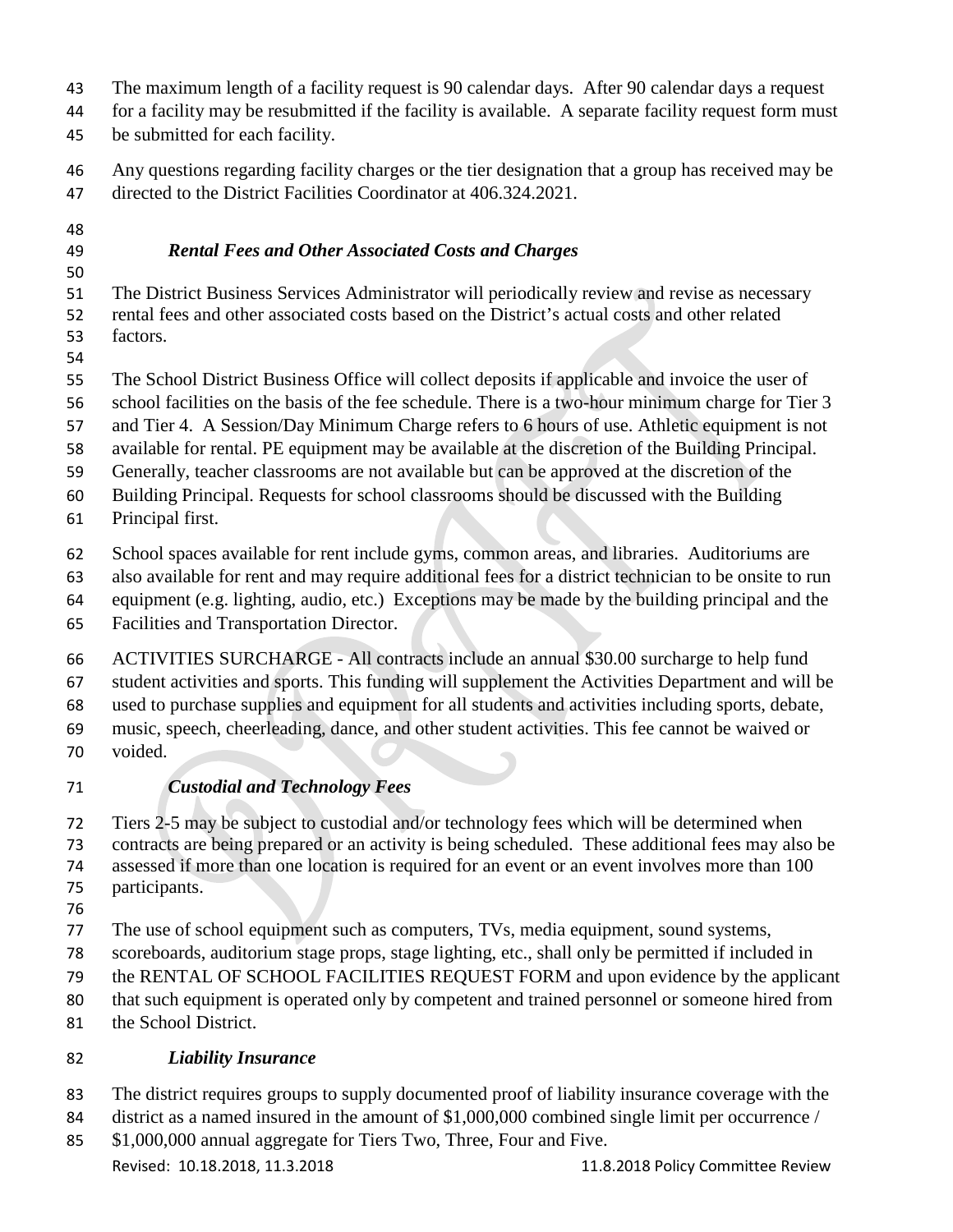#### 86

#### 87 *Custodial Staff*

88 A custodian or other authorized staff member who is not participating in the activity may be 89 required to be on the premises when any group is using the school buildings. The cost of the 90 custodian will be included n the final contract if applicable.

91

## 92 *Keyless Entry*

93

 For some locations the District may issue a contract holder a keyless entry fob which is programmed to allow access to the building for the times agreed to in the rental contract. If a fob is misplaced or lost during the rental period please notify the Facilities Office at 406.324.2021 as soon as possible so the fob can be deactivated. This will prevent unauthorized access occurring under the contract renters name. At the conclusion of the rental the fob must be returned to the District Facilities Office at 1201 Boulder Avenue. A \$5.00 fee will be charged for unreturned or lost fobs.

101

103

## 102 *Rental Tiers*

| <b>Tier One:</b><br><b>Activity</b><br><b>Scheduler for</b><br><b>District Events</b><br>and Activities  | <b>Tier Two:</b><br><b>Non-Profit with</b><br><b>NO Fees or fees</b><br><b>LESS than \$200.00</b><br>per participant<br>(e.g. Fee types:<br><b>Participation Fee,</b><br>Participant<br><b>Registration Fee,</b><br><b>Membership Fee,</b><br>and/or Participant<br><b>Donation Request)</b> | <b>Tier Three:</b><br><b>Non-Profit with Fees</b><br>greater than \$200.00<br>per participant<br>(e.g. Participation<br>Fee, Participant<br><b>Registration Fee,</b><br><b>Membership Fees,</b><br>and/or Participant<br><b>Donation Request</b><br>Charged) | <b>Tier Four:</b><br><b>For Profit Events</b>                   | <b>Tier Five:</b><br>Reciprocal<br>Agreements-<br>Must have an<br>MOU or<br>contract on file<br>with the<br><b>Business Office</b> |
|----------------------------------------------------------------------------------------------------------|----------------------------------------------------------------------------------------------------------------------------------------------------------------------------------------------------------------------------------------------------------------------------------------------|--------------------------------------------------------------------------------------------------------------------------------------------------------------------------------------------------------------------------------------------------------------|-----------------------------------------------------------------|------------------------------------------------------------------------------------------------------------------------------------|
| No Insurance<br>Required                                                                                 | <b>Liability Insurance</b><br>Required                                                                                                                                                                                                                                                       | Liability Insurance<br>Required                                                                                                                                                                                                                              | Liability Insurance<br>Required                                 | Liability<br>Insurance<br>Required                                                                                                 |
| No Mandatory<br><b>Activity Fee</b>                                                                      | Mandatory \$30.<br><b>Annual Activity Fee</b><br>Required for each<br>group or team                                                                                                                                                                                                          | Mandatory \$30.<br><b>Annual Activity Fee</b><br>Required for each<br>group or team3.2018                                                                                                                                                                    | Mandatory \$30.<br><b>Annual Activity</b><br>Fee Required       |                                                                                                                                    |
| No Rental Fee                                                                                            | No Rental Fee                                                                                                                                                                                                                                                                                | 65% of Rental Fees<br>Charged                                                                                                                                                                                                                                | 100% of Rental<br><b>Fees Charged</b>                           | Fees may be<br>negotiated if<br>applicable                                                                                         |
| Example:<br>Student Clubs,<br>Activities and<br>Athletic events,<br>P.T.O. & HEF<br>meetings &<br>events | Example:<br>Community Clubs,<br>activities, sports<br>teams, & events                                                                                                                                                                                                                        | Example: Kiwanis<br>Travel Movies,<br>Square Dancers,<br><b>Traveling Sports</b><br>Teams, Music groups,<br>etc.                                                                                                                                             | Example: Sports<br>Camps, private<br>service providers,<br>etc. | Example:<br>Varies                                                                                                                 |

104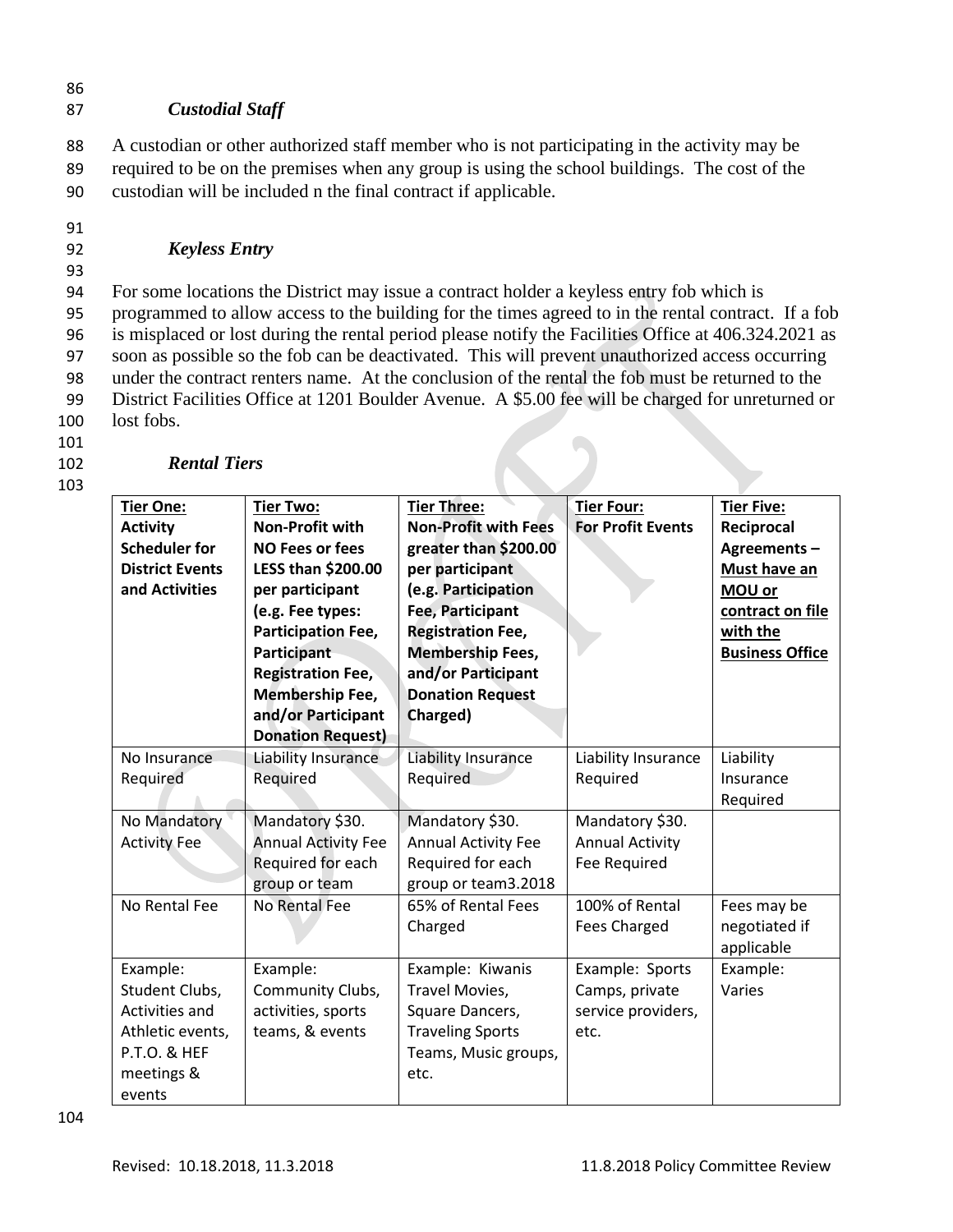#### *Supervision and Maintenance of Rented Facilities*

Sponsoring organizations and groups using facilities shall provide enough competent help and/or

- special supervision. The amount of adequate supervision shall be agreed upon at the time the
- contract is issued. Groups are expected to leave facilities in the condition in which they found
- them. Should the district find the facility in an unacceptable condition as a result of the rental,
- the group who signed the rental contract may be assessed a charge. Additionally, the group may
- also be denied access to district facilities in the future.

No functional alteration of the premises or functional changes in the use of such premises shall

be made without specific written consent of the District.

School property must be protected from damage and mistreatment and ordinary precautions for

- cleanliness maintained. Groups shall be responsible for the condition in which they leave the
- school facilities. In cases where school property has been damaged or abused beyond normal
- wear, the same shall be paid for by the organization involved.
- Groups that have been excluded from other community facilities because of damage will not be allowed to rent District facilities.
- 
- 

# *Compliance with Applicable Laws, Regulations and Policies*

 School District facilities will only be rented to groups or organizations that agree to comply in all respects with all applicable laws, statutes, regulations, ordinances and policies. In particular, that neither it nor its employees or agents will refuse, withhold, or deny any of its services, goods, facilities, advantages, or privileges because of race, color, religion, creed, political ideas, sex, age, marital status, physical or mental disability, or national origin, and that it will not publish, circulate, issue, display, post, or mail a written or printed communication, notice or advertisement which states or implies that any of the services, goods, facilities, advantages, or privileges offered by it while in School District facilities will be refused, withheld, or denied because of race, color, religion, creed, political ideas, sex, age, marital status, physical or mental disability, or national origin.

# *Alcohol, Drugs, Tobacco and Tobacco Innovations*

 Alcoholic beverages, tobacco / tobacco innovations, and illegal narcotics (including medical marijuana) shall **not** be permitted in school facilities or on school property at any time.

# *Property Damage or Loss*

 All applicants for use of school facilities shall hold the district and its agents free and without harm from any loss, damage or liability of expense that may arise during, or be caused in any

way, by such use or occupancy of school facilities. In the event that property loss or damage is

- incurred during such use or occupancy, the amount of damage shall be decided by the
- Superintendent and the bill for damages shall be presented to the group using or occupying the
- facility during the time the loss or damage occurred.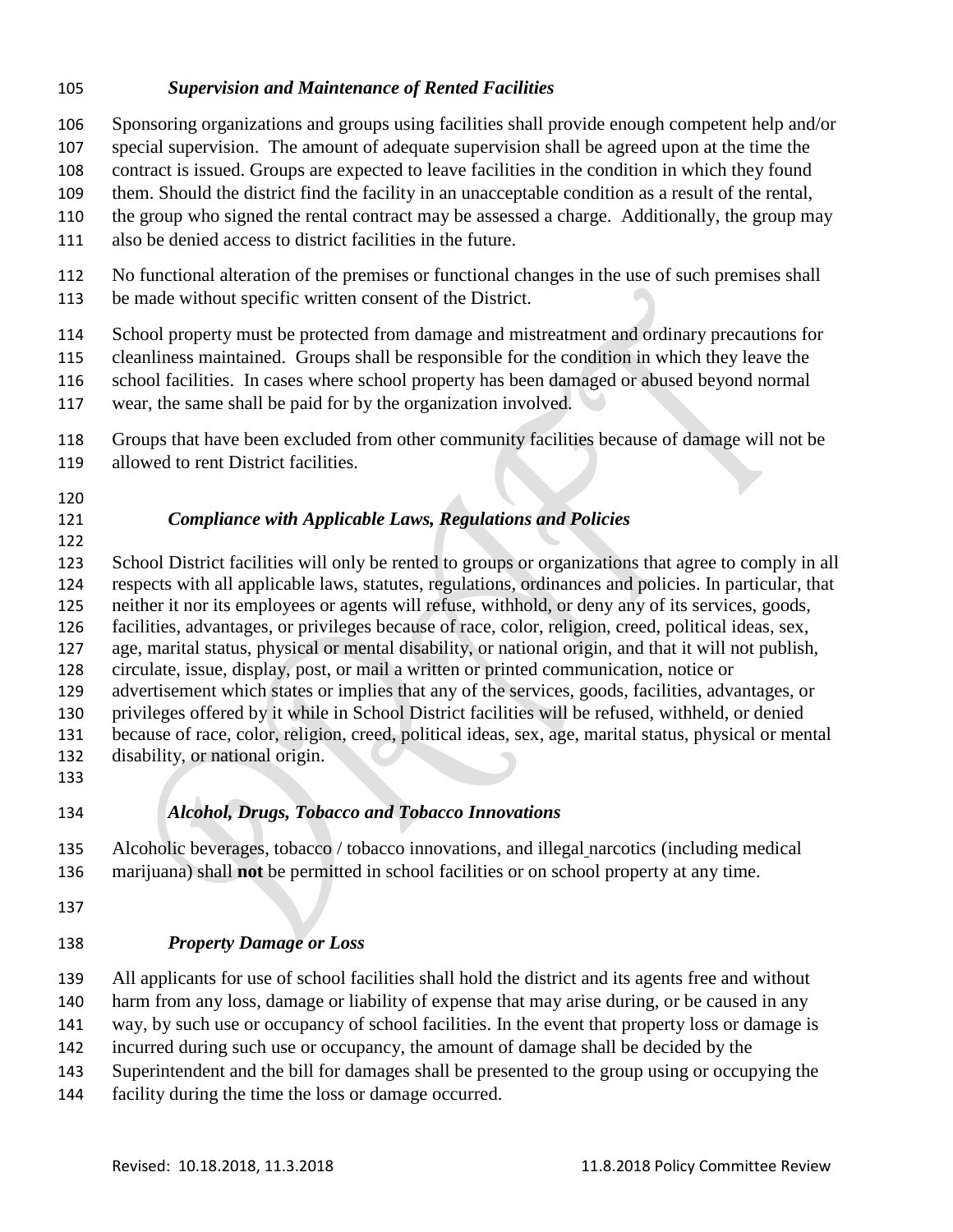- The use of the District's playing fields must be appropriate and compatible with each playing
- field and its surrounding area, and appropriate rental rate schedules may apply. The use of
- playing fields must not result in construction, damage or undue wear or pose a hazard to children
- or others. Activities which endanger others or cause damage to fields and lawns are prohibited.
- Should damage to fields or lawns occur, the Superintendent shall make a reasonable effort to
- obtain restitution for any damage.
- 

### *Reserved Rights*

 Helena Public Schools (HPS) reserves the right to deny requests for facility use based on past performance/compliance issues or a determination of organizational mission that is incongruent with that of the Helena Public Schools. Additionally, HPS reserves the right to perform routine risk analyses on facility use requests on a case-by-case basis and assess appropriate fees or

- deposits on new or unique requests.
- The Board of Trustees authorizes the Superintendent to make final decisions on use of school facilities by any group.
- 
- Procedure History:
- Adopted on:
- Revised on:
- 
- 
- 
- 
- 
- 
- 
- 
- 
- 
- 
- 
- 
- 
- 
- 
- 
-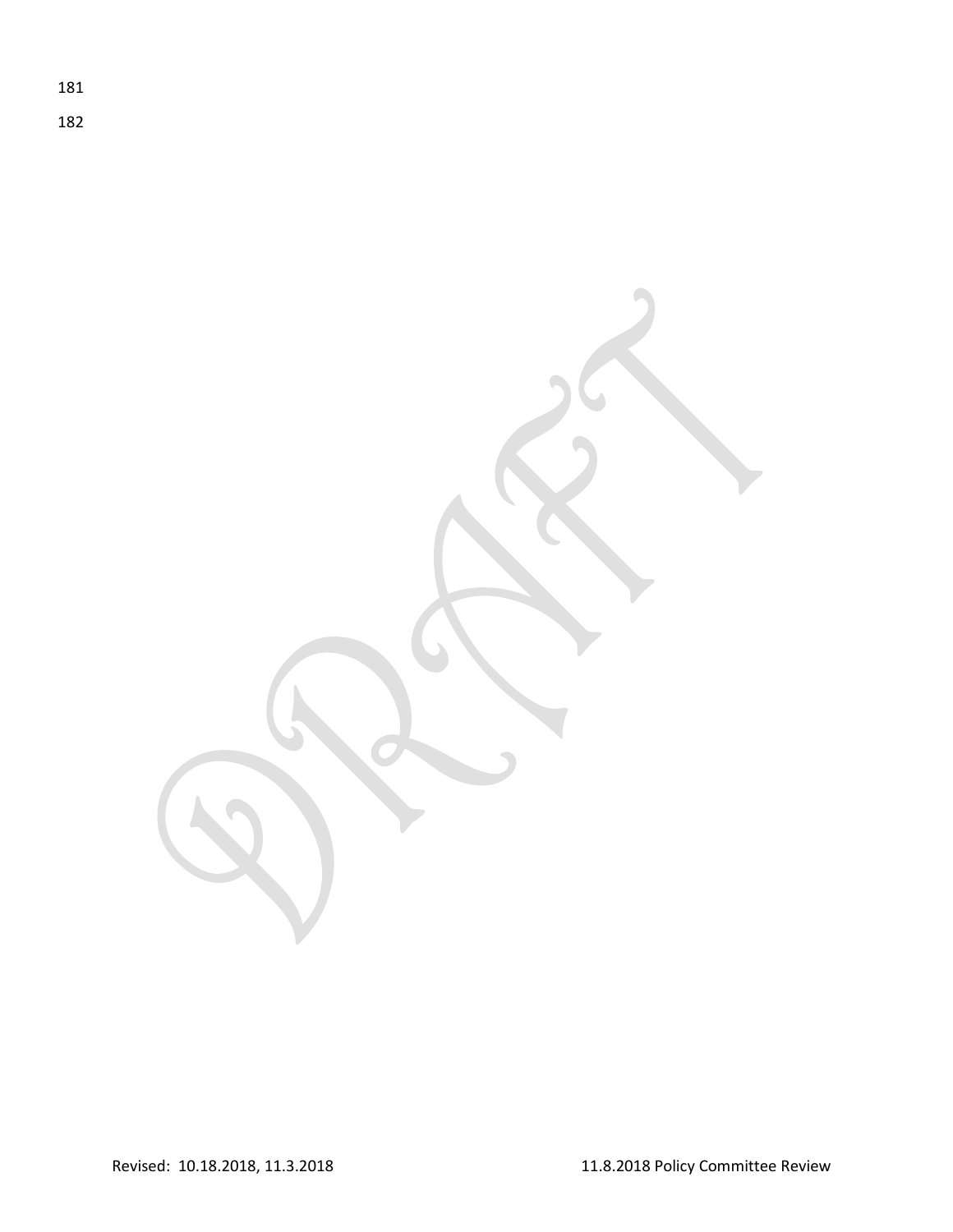#### **Helena Public Schools 5010**

#### **PERSONNEL**

### **Bullying/Harassment/Intimidation Prevention and Reporting**

 The Helena Public School District strives to provide a safe and civil working and learning environment. Bullying, harassment, intimidation, between employees or by third parties, are strictly prohibited and shall not be tolerated. This includes bullying, harassment, or intimidation

via electronic communication devices ("cyberbullying").

#### **Definitions**

The District expressly prohibits any form of harassment, intimidation or bullying based on race,

- color, religion, creed, sex, age, marital status, national origin, political ideas, or perceived or actual gender identity, sexual orientation or disability.
- 1. "Third parties" include but are not limited to students, coaches, school volunteers, parents, school visitors, service contractors or others engaged in District business, such as School District Trustees, employees of businesses or organizations participating in cooperative work programs with the District, and others not directly subject to District control at inter-district and intra-District athletic competitions or other school events.
- 2. "District" includes District facilities, District premises, and non-District property if the employee is at any District-sponsored, District-approved, or District-related activity or function, such as field trips or athletic events, where the employee is engaged in District business.
- 3. "Harassment, intimidation, or bullying" means any act that substantially interferes with an individual's opportunities, work or learning performance, that takes place on or immediately adjacent to school grounds, at any school-sponsored activity, on school-provided transportation, or anywhere conduct may reasonably be considered to be a threat or an attempted intimidation of a staff member / third party or an interference with school purposes or an educational function, and that has the effect of:
- A. Physically harming an individual or damaging an individual's property;
- B. Knowingly placing an individual in reasonable fear of physical harm to the individual or damage to the individual's property; or
- C. Creating a hostile working environment.
- 4. "Electronic communication device" means any mode of electronic communication, including, but not limited to, computers, cell phones, PDAs, or the Internet.

#### **Reporting**

If an employee feels that he or she has been the subject of harassment, intimidation or bullying or

- has witnessed or become aware of harassment, intimidation or bullying in violation of these
- policies, he or she is encouraged to immediately report his/her concerns to the building principal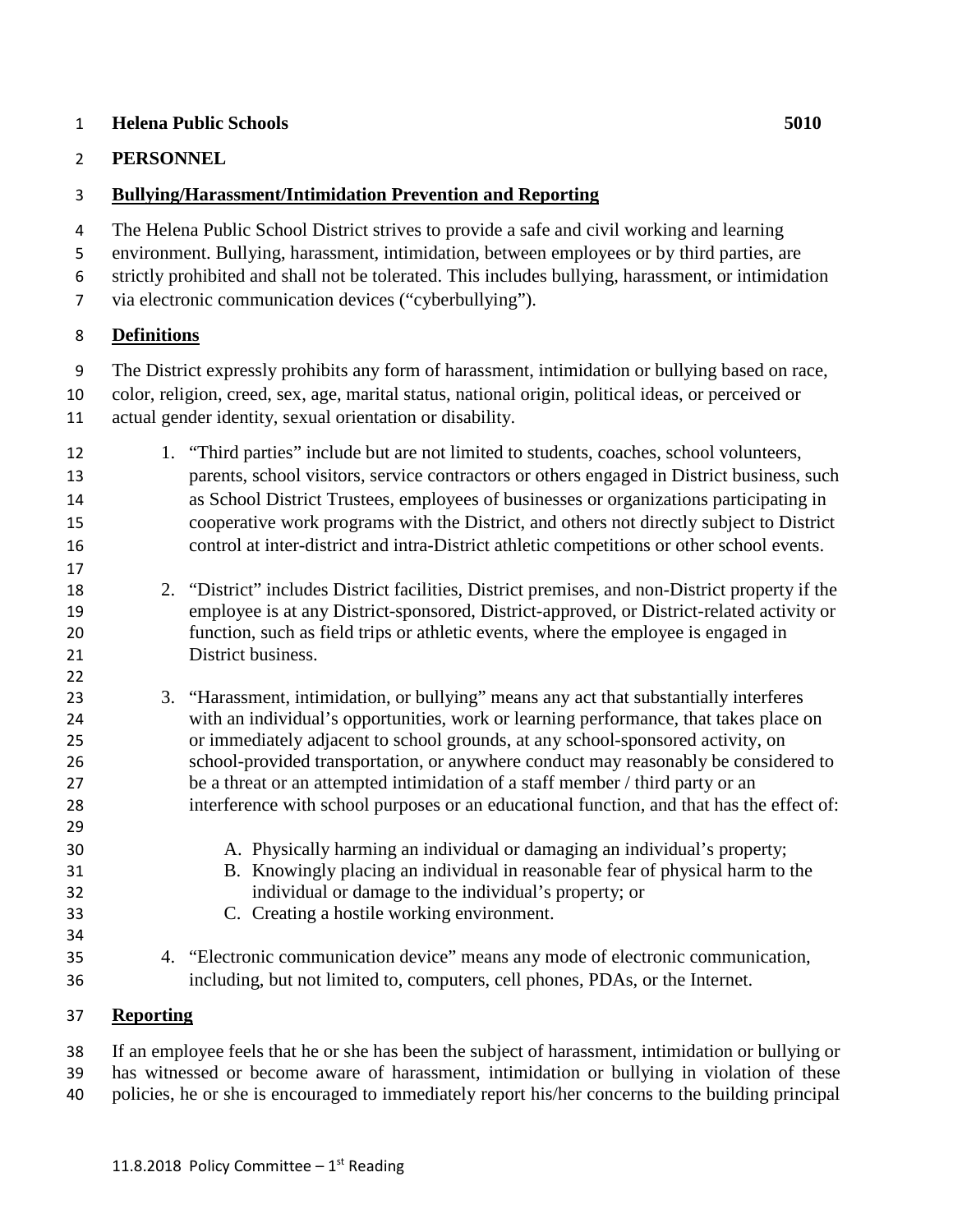or the District Administrator, who has overall responsibility for such investigations. Complaints against the building principal shall be filed with the Superintendent. Complaints against the

- Superintendent or District Administrator shall be filed with the Board.
- 

 All complaints about behavior that may violate this policy shall be promptly investigated. Upon receipt of the complaint alleging harassment, Human Resources will take appropriate action to prevent the alleged conduct from continuing pending completion of the investigation. All complaints of harassment will be investigated as discreetly and confidentially as possible, but the District cannot promise anonymity to any individual. Employees are required to participate fully in investigations related to harassment, intimidation and bullying. No employee will be retaliated against for making a complaint in good faith or for participating in an investigation regarding a

violation of District policy.

 The complainant shall be notified of the findings of the investigation and, as appropriate, that remedial action has been taken.

## **Responsibilities**

 The District Administrator shall be responsible for ensuring that notice of this policy is provided to staff and third parties and for the development of administrative regulations, including reporting and investigative procedures, as needed.

# **Consequences**

 Staff whose behavior is found to be in violation of this policy will be subject to discipline up to and including dismissal. Third parties whose behavior is found to be in violation of this policy shall be subject to appropriate sanctions as determined and imposed by the District Administrator or the Board. Individuals may also be referred to law enforcement officials.

# **Retaliation and Reprisal**

 Retaliation is prohibited against any person who reports or is thought to have reported a violation, files a complaint, or otherwise participates in an investigation or inquiry. Such retaliation shall be considered a serious violation of Board policy, whether or not a complaint is substantiated. False charges shall also be regarded as a serious offense and will result in disciplinary action or other appropriate sanctions.

| 77  | Legal References:        | $10.55.701(1)(g)$ , ARM Board of Trustees             |
|-----|--------------------------|-------------------------------------------------------|
| 78  |                          | $10.55.801(1)(d)$ , ARM School Climate                |
| 79  |                          |                                                       |
| 80  | <b>Cross References:</b> | 3005 Harassment, Intimidation and Bullying Prevention |
| -81 |                          |                                                       |
| 82  | Policy History:          |                                                       |
| 83  | Adopted on:              |                                                       |
| 84  | Revised on:              |                                                       |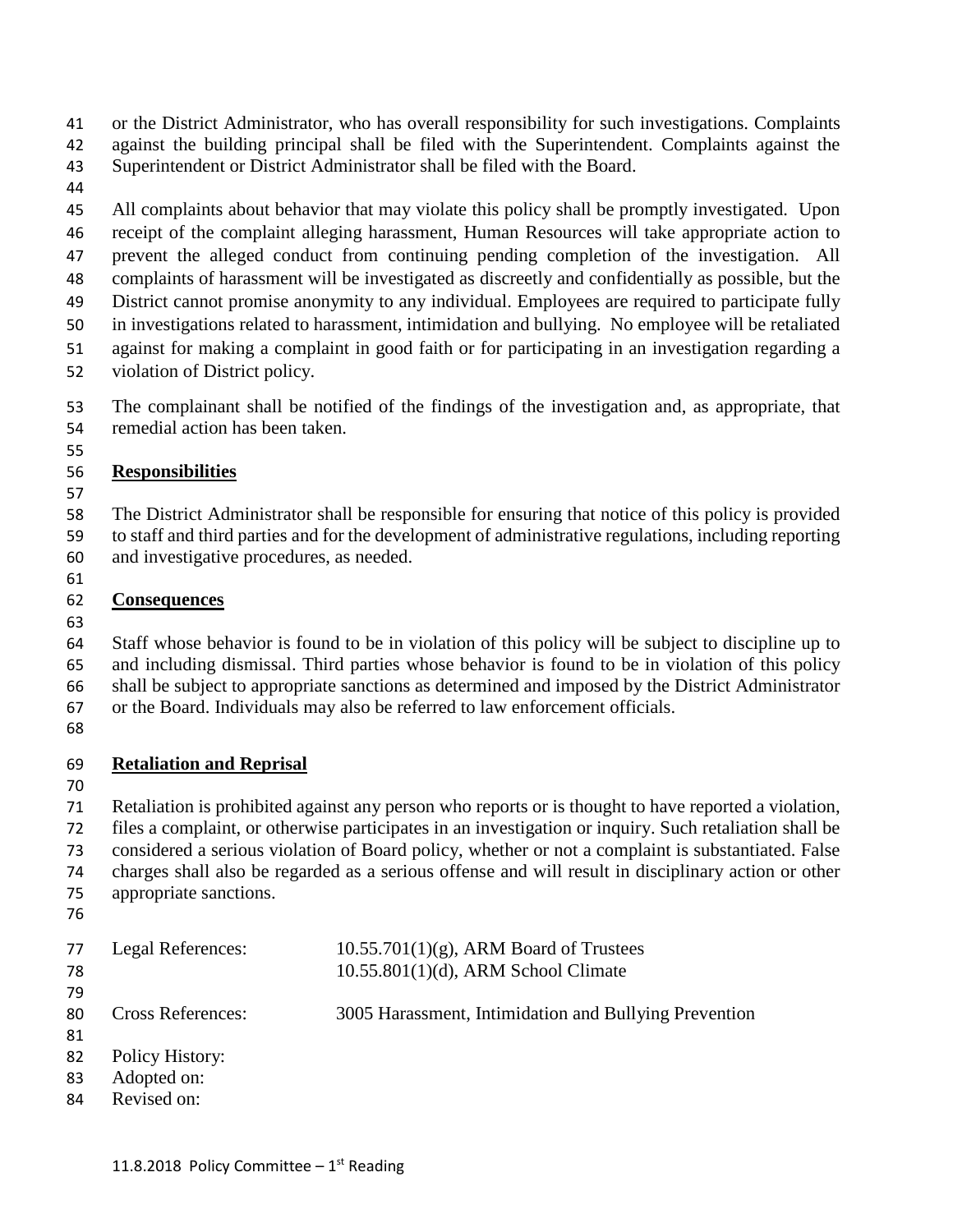## **Helena Public Schools 3005**

STUDENTS

## Harassment, Intimidation, and Bullying Prevention

The Board is committed to providing students with a safe and civil school environment free from

harassment, intimidation and bullying. The Board and District will not tolerate harassment,

- intimidation or bullying in any form at school, school-related events (including off campus
- events), school sponsored activities, school buses or any event related to school business.
- Bullying, harassment, intimidation or hazing by students, staff, or third parties, is strictly
- prohibited and shall not be tolerated. Inciting, aiding, encouraging, coercing or directing others
- to commit acts of harassment, intimidation or bullying is prohibited under this policy.
- Intimidation, bullying and harassment include any gesture or written, verbal or physical act that
- is reasonably perceived as being motivated either by any actual or perceived characteristic, such as race, color, religion, ancestry, national origin, gender, sexual orientation, sexual identity,
- culture, social origin or condition, political affiliation or a mental, physical or sensory handicap,
- or by any other distinguishing characteristic.
- 

 Intimidation, bullying and harassment include acts that a reasonable person knew or should have 22 known, under the circumstances the gesture or written or physical act (a) will have the effect of harming a student or damaging the student's property; or (b) will place a student in reasonable fear of harm to the student's person or damage to the student's property; or (3) has the effect of insulting or demeaning any student or group of students in such a way as to disrupt or interfere with the school's educational mission or the education of any student.

# *Definitions:*

- 1. "Third parties" include but are not limited to coaches, school volunteers, parents, school visitors, service contractors or others engaged in District business, such as employees of businesses or organizations participating in cooperative work program with the District, and others not directly subject to District control at inter-district and intra-District athletic competitions or other school events.
- 2. "District" includes District facilities, District premises, and non-District property if the student or employee is at any District-sponsored, District-approved, or District-related activity or function, such as field trips or athletic events, where students are under the control of the District or where the employee is engaged in District business.
- 

 3. "Hazing" includes but is not limited to any act that recklessly or intentionally endangers the mental or physical health or safety of a student for the purpose of initiation or as a condition or precondition of attaining membership in or affiliation with any District- sponsored activity or grade-level attainment, including but not limited to forced consumption of any drink, alcoholic beverage, drug, or controlled substance, forced exposure to the elements, forced prolonged exclusion from social contact, sleep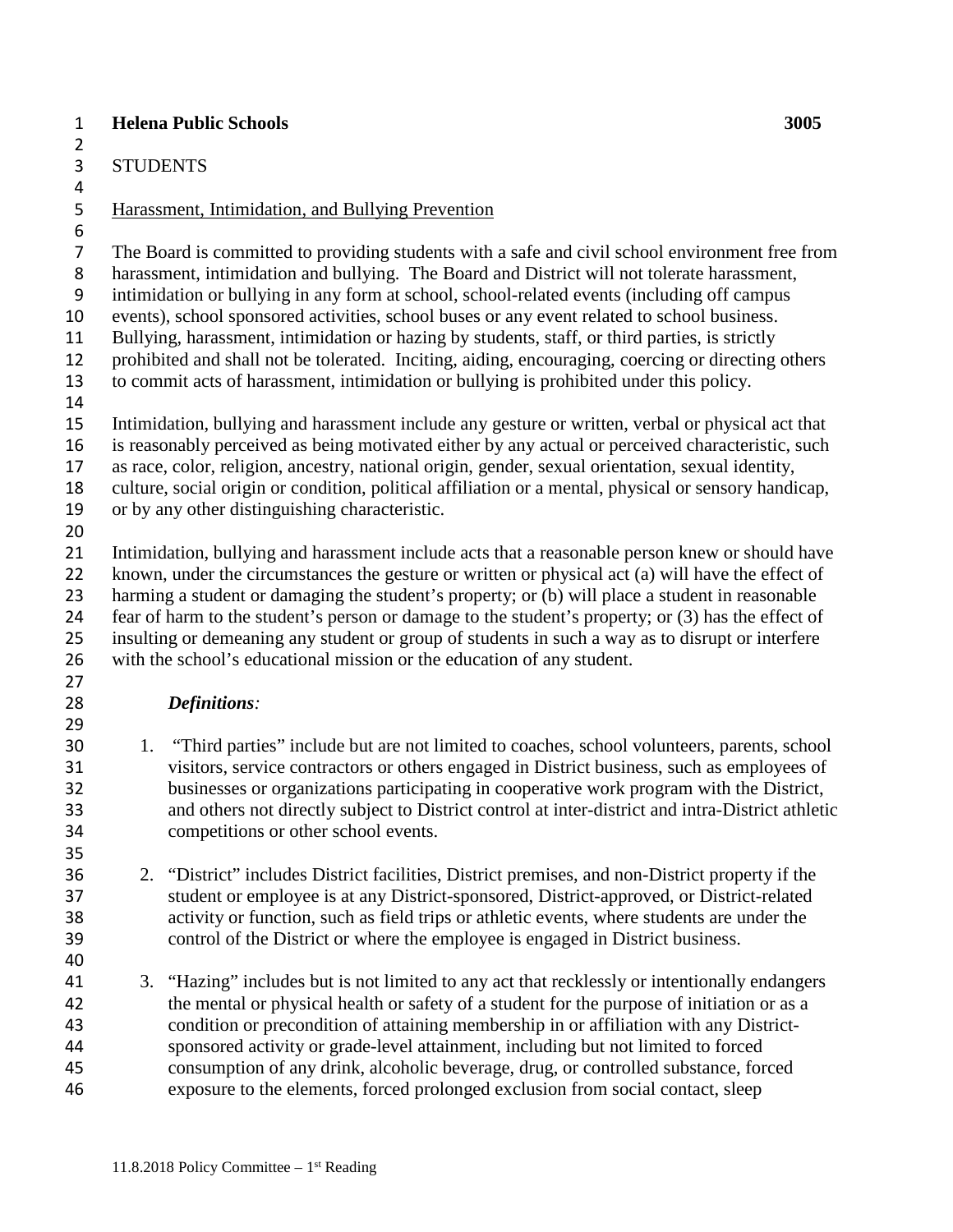- deprivation, or any other forced activity that could adversely affect the mental or physical health or safety of a student; requires, encourages, authorizes or permits another to be subject to wearing or carrying any obscene or physically burdensome article, assignment of pranks to be performed, or other such activities intended to degrade or humiliate.
- 

- 4. "Bullying" means any harassment, intimidation, hazing, or threatening, insulting, or demeaning gesture or physical contact, including any intentional written, verbal, or electronic communication (cyberbullying) or threat directed against a student that is persistent, severe, or repeated, and that substantially interferes with a student's educational benefits, opportunities, or performance, that take place on or immediately adjacent to school grounds, at any school-sponsored activity, on school-provided transportation, at any official school bus stop, or anywhere conduct may be reasonable be considered to be a threat or an attempted intimidation of a student or staff member or an interference with school purposes or an educational function, that has the effect of:
- a. Physically harming a student or damaging a student's property;
- b. Knowingly placing a student in reasonable fear of physical harm to the student or damage to the student's property;
- c. Creating a hostile educational environment, or;
- d. Substantially and materially disrupts the orderly operation of a school.
- 5. "Electronic communication device" means any mode of electronic communication, including but not limited to computers, cell phones, PDAs, or the internet.

# *Reporting*

 All complaints about behavior that may violate this policy shall be promptly investigated. Any student, employee, or third party who has knowledge of conduct in violation of this policy or feels he/she has been a victim of hazing, harassment, intimidation, or bullying in violation of this policy is encouraged to immediately report his/her concerns to the building principal or the District Administrator, who have overall responsibility for such investigations. A student may also report concerns to a teacher or counselor, who will be responsible for notifying the appropriate District official. Students who have concerns about bullying or harassment from staff members are encouraged to report their concerns to the building principal. Complaints against the building principal shall be filed with the Superintendent. Complaints against the Superintendent or District Administrator shall be filed with the Board. All staff are obligated to address bullying, harassment and intimidation as described in Board 83 policy, administrative procedures and / or staff and student handbooks.

- 
- 

# *Exhaustion of Administrative Remedies*

 A person alleging violation of any form of harassment, intimidation, hazing, or threatening, insulting, or demeaning gesture or physical contact, including any intentional written, verbal, or electronic communication, as stated above, may seek redress under any available law, either civil or criminal, after exhausting all administrative remedies.

- 
- 
-